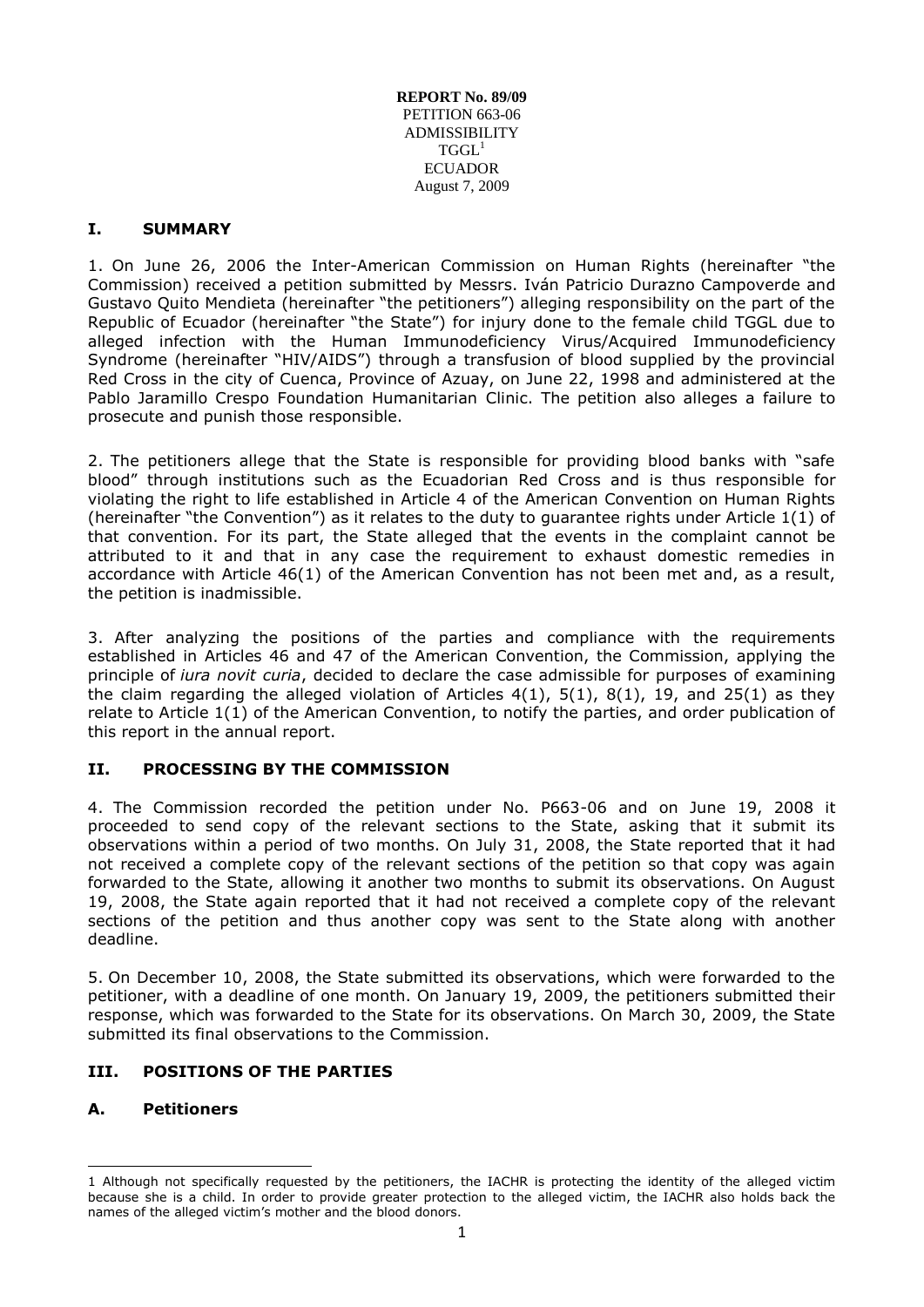6. The petitioners indicate that on June 20, 1998 the female child TGGL, then three years of age, entered the Catholic University Hospital in the city of Cuenca in the Province of Azuay where she remained for two days and was then transferred to the Pablo Jaramillo Crespo Foundation Humanitarian Clinic. They state that she was diagnosed at the clinic with thrombocytopenic purpura and needed an emergency blood transfusion for which they went to the Provincial Red Cross in the city of Cuenca for two pints of O RH-positive blood and two platelets. The blood – which came from the donors HS and LN – was donated at the Provincial Red Cross of Azuay. It was delivered to the Humanitarian Clinic on June 22, 1998 at approximately 8:00 p.m. and administered to the child at 9:00 p.m. of the same day.

7. The petitioners allege that after the female child TGGL had been given the blood transfusion, a HIV/AIDS test was administered to the donor HS, with positive results.<sup>2</sup> As a result, on June 27, 1998, the director of the blood bank of the Provincial Red Cross of Azuay ordered that the girl be given an HIV/AIDS test, which established that she was infected with the virus.<sup>3</sup> The petitioners state that she was also given gynecological tests to rule out other potential routes of contagion.

8. The petitioners allege that the mother of TGGL filed a series of remedies in order to establish the criminal responsibility of the officials of the Provincial Red Cross of Azuay and obtain compensation for damages and injury. Specifically, on September 29, 1998 a complaint was filed with the Fourth Criminal Court of Azuay, which ordered the opening of proceedings on October 19, 1998. After concluding the investigation, the court ordered a dismissal without prejudice, which was overturned by the Supreme Court of Justice of Azuay.<sup>4</sup> With the reopening of the summary proceeding, the expert report prepared by the Laboratory for Clinical and Epidemiological Virology of the Catholic University of Leuven, Belgium was incorporated. That report concluded that the "HIV could only have passed to the child [TGGL] [] from the person indicated as [HS] in two ways: through sexual transmission or transfusion of contaminated blood products from that person. If the court's investigations excluded sexual transmission, from a logical medical perspective, the conclusion must be that the only way HIV could have spread to the child [TGGL] is through blood transfusion."<sup>5</sup>

9. The petitioners state that after the summary proceeding phase, on September 23, 2001 the District Prosecutor of Azuay drew up an indictment and ordered the preventive detention of Mariana de Jesús Ramírez Ramírez as the alleged perpetrator of the crime defined in Article 436 of the Penal Code<sup>6</sup> and against Drs. Monsalve Toral and Orellana Quezada as allegedly guilty of the crime of concealment. On October 29, 2001, the Fourth Criminal Court of Azuay issued a summons to court based on the fact that "an offense has been proven to exist, i.e., infection of the minor child [the girl TGGL] with AIDS, on June 22, 1998 when the [girl] received a transfusion of platelets prepared with fresh blood from donors for that day, among them [HS] who was infected [and that] [] it has been demonstrated that Mariana Ramírez prepared and administered the platelets, demonstrating negligence, carelessness, lack of precaution, and giving [TGGL] an incurable disease."<sup>7</sup> In addition, the Fourth Court dismissed without prejudice the other officials of the Red Cross of Azuay. The petitioners allege that since Mariana de Jesús Ramírez Ramírez was outside the country, the proceeding against her was suspended pending her appearance or capture, and on February 28, 2005 the Second Chamber

-

<sup>2</sup> The petitioners refer to the result of the Microelisa HIV antibodies test performed on HS, which yielded the result: "doubly reactive." Annex to original petition received by the IACHR on June 26, 2006.

<sup>3</sup> The petitioners refer to the results of the Microelisa HIV antibodies test performed on the female child TGGL, which yielded the result "doubly reactive." Annex to the original petition received by the IACHR on June 26, 2006.

<sup>4</sup> The petitioners indicate that the revocation of the dismissal without prejudice was issued at the request of the Prosecutor of Azuay. Original petition received by the IACHR on June 26, 2006.

<sup>5</sup> The petitioners refer to the expert report from Drs. Juan Peralvo Román and Nardo Vivar Idrovo, March 9, 2001. Annex to the original petition received by the IACHR on June 26, 2006.

<sup>6</sup> The petitioners refer to Article 436 of the Penal Code: "Physicians, pharmacists, or anyone else who, through a lack of precaution or care, prescribes, dispenses, or administers medications that seriously compromise health shall be punished with a prison term of six months to one year; if they have caused an illness that seems to be or is incurable, the term shall be one to three years; and if they have caused death, the term shall be three to five years." Opinion of Azuay District Prosecutor, Criminal case No. 257-98, September 23, 2001.

<sup>7</sup> The petitioners refer to the summons for trial issued by the Fourth Criminal Court of Azuay, Criminal Case 257-98, October 29, 2001. Annex to the original petition received by the IACHR on June 26, 2006.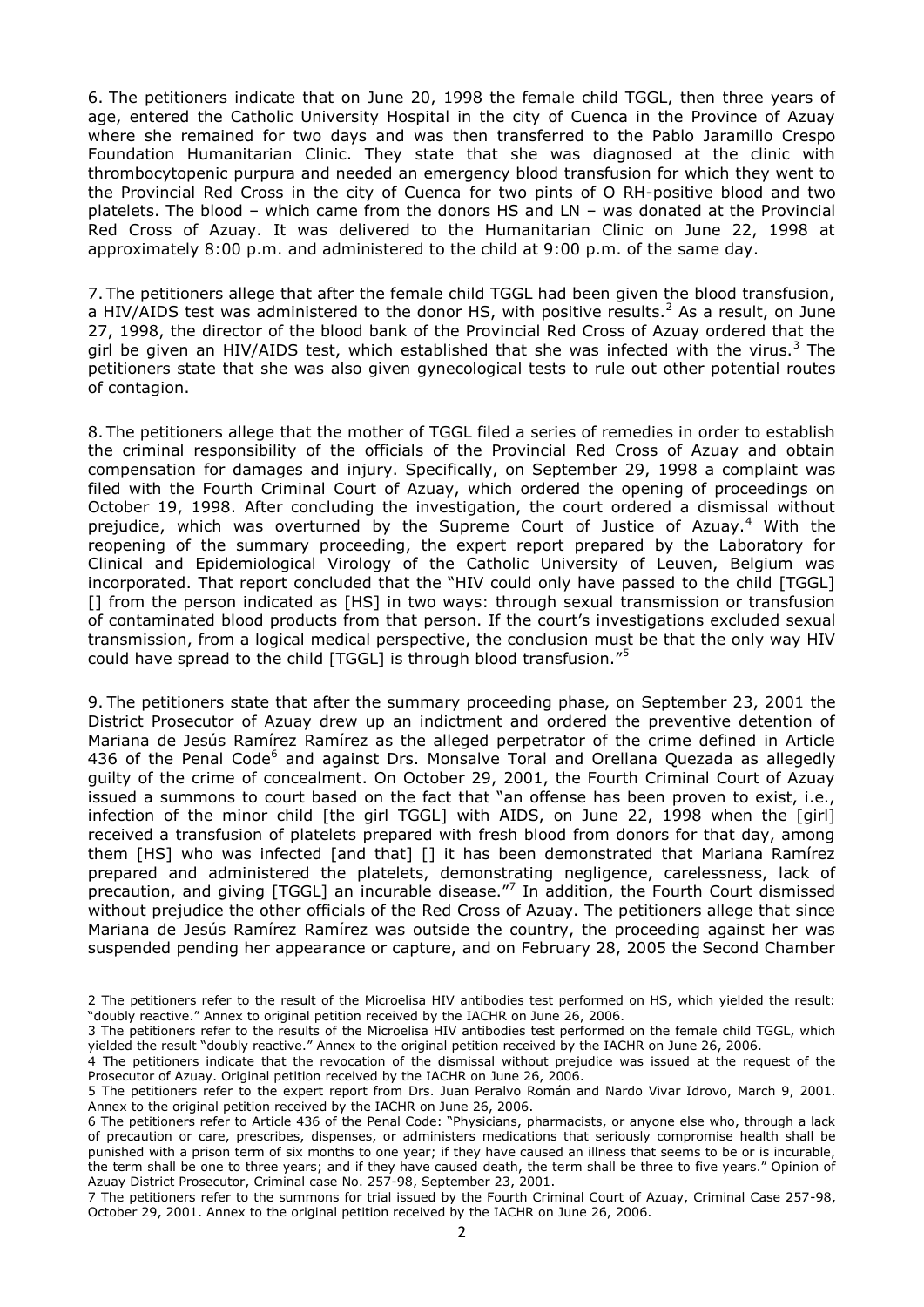for Criminal, Collusion, and Traffic Matters of the Superior Court of Justice of Azuay ruled that the statute of limitations had expired.

10. The petitioners state that, parallel to the above, on March 5, 2002 a civil suit was filed for damages and injury against the President and Director of the blood bank of the Red Cross of the Province of Azuay, respectively. They state that on July 12, 2005 the Sixth Criminal Judge of Cuenca issued a decision declaring the suit inadmissible. In response to an appeal, on May 18, 2006 the First Civil and Commercial Chamber of the Superior Court of Justice of Cuenca declared void everything that had been done from the time the suit was accepted for processing, in that Article 41 of the Criminal Procedure Code establishes that "there can be no suit for civil compensation based on the criminal offense as long as there is no criminal conviction carried out and declaring someone responsible for an offense." There has been no such conviction issued in the instant case.

11. In view of the above, the petitioners allege that because she was infected by the HIV/AIDS virus, the minor female child TGGL has suffered serious injury to her health and life. They allege that she lacks access to the medical treatment and nutrition that her health situation requires. They mention that social rejection and discrimination prevent her from attending the primary school of her choice. They allege that the State is responsible for supplying banks with "safe blood" through entities such as the Ecuadorian Red Cross and thus the Ecuadorian State failed to fulfill its obligation to guarantee the right to life protected under the American Convention. The petitioners allege that the statute of limitations on the criminal action against the only person called to justice expired due to the inaction of the judges. They allege that since they do not have a conviction in the criminal case the civil suit was declared void and, therefore, they have not been able to obtain reparations for the damage caused to the female child TGGL.

12. In response to the State's allegations regarding a failure to comply with the requirement regarding prior exhaustion of domestic remedies (see III B below), they maintain that the actions indicated by the State, i.e., the recusal action, the action for damages and injuries against magistrates, and the monetary compensation action against the State for having suffered damages, are not suitable, adequate, or effective remedies for obtaining justice. In addition, they allege that they have demonstrated that there were defects in the administration of justice so that the intervention of the IACHR would not constitute a fourth instance.

## **B. The State**

-

13. The State alleges that the complaint does not present facts that characterize violations of the rights guaranteed by the American Convention, in accordance with Article 47 of that convention. Specifically, the State alleges that the acts or omissions referred to in the petition are not attributable to agents of the State and that "the lamentable infection by HIV/AIDS suffered by the minor child [TGGL] is not attributable or imputable to the Ecuadorian State as such through its various agencies or institutions."<sup>8</sup>

14. It maintains that States are internationally responsible only for unlawful acts or events that can be imputed or attributed to them. It indicates that in the area of international responsibility "[] what is decisive is to elucidate whether a specific violation took place with the support or tolerance of the State or if the State acted in such a way that the violation was carried out without any effort to prevent it or with impunity [].<sup>"9</sup> The State believes that the infection of the minor child TGGL with the HIV/AIDS virus and the resulting humiliation and

<sup>8</sup> Official letter 05193 from the Office of the Attorney General dated December 4, 2008, submitted by means of Note No. 4-2-347/2008 of December 9, 2008.

<sup>9</sup> The State refers to: I/A Court H.R., Velásquez Rodríguez Case. Judgment of July 29, 1988. Series C, No. 4, para. 173; I/A Court H.R., Godínez Cruz Case. Judgment of January 20, 1989. Series C, No. 5, para. 183, and I/A Court H.R., Gangaram Panday Case.Judgment of January 21, 1994. Series C, No. 16, para. 62. Official letter 05193 from the Office of the Attorney General dated December 4, 2008, submitted by means of Note No. 4-2-347/2008 of December 9, 2008.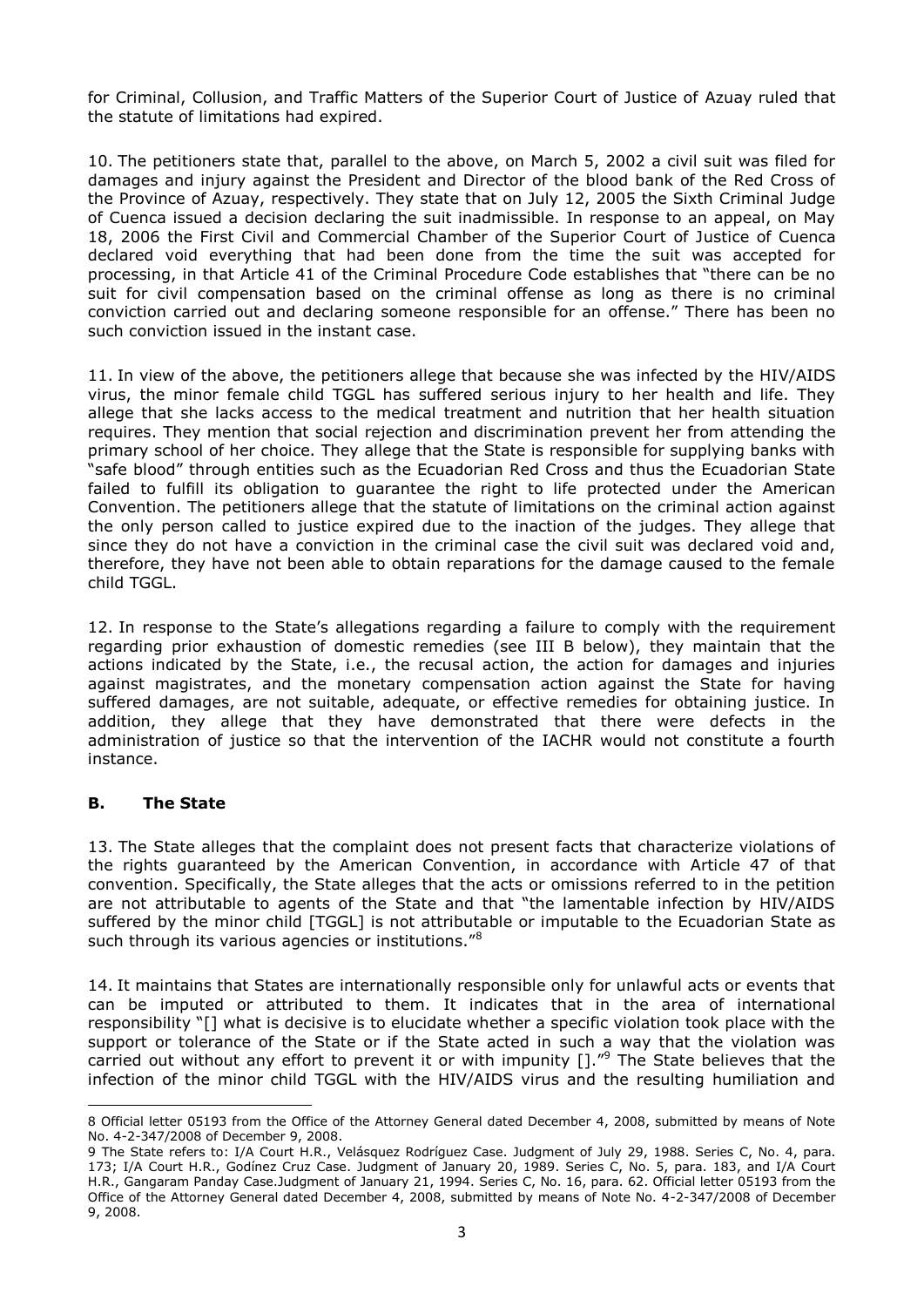social discrimination are not attributable or imputable to any agent of the State. It asserts that "the guilty parties, according to statements made by the petitioner, would be the Red Cross or its officials." It asserts that the International Committee of the Red Cross (ICRC) is a private society created under the Swiss Civil Code, its functions are based on the Geneva Conventions, and both the ICRC and the Ecuadorian Red Cross enjoy "international legal status" or "a separate status" so that the Ecuadorian State is outside "any responsibility for the commission of this alleged violation of human rights."<sup>10</sup>

15. In addition, the State alleges that the petition is inadmissible due to the failure to comply with the requirement regarding prior exhaustion of domestic resources as established in Article 46(1)(a) of the American Convention. It alleges that TGGL and her family did not use the appropriate and effective judicial remedies provided under Ecuadorian law. Specifically, it states that "…they allowed the statute of limitations on the criminal action to expire;" they did not seek recusal of the judges who delayed the handling or trying of the case; they did not attempt action for damages and injury against those judges; they did not file suit for monetary compensation for moral damages; and did not avail themselves of the cassation appeal in accordance with the Criminal Procedure Code.

16. With respect to the criminal proceeding in which the relatives of TGGL were denied a specific indictment because the action was untimely, the State believes that her relatives demonstrated "negligence and little interest in moving forward with the case and obtaining the conviction of the alleged perpetrators."<sup>11</sup> It emphasizes that the mother of TGGL did not have competent legal counsel in her complaint before the First Specialized Chamber for Civil, Commercial, and Leasing and Residual Matters of the Superior Court of Justice of Cuenca, which declared void everything done starting with the order that accepted the complaint for processing. The State indicates that the petitioner never submitted a cassation appeal to challenge this decision or sought to file another civil action. The State alleges that in view of their disagreement with the court decisions, the petitioners seek to use the Commission as a body for review of the substantive aspects of legitimately concluded judicial proceedings and the Commission would thus constitute a fourth instance. Finally, the State alleges that the petitioners are not compliant because they fail to indicate whether their complaint is being heard or pending a decision in another international organization.

17. In summary, the State alleges that the complaint does not meet the requirements established in Articles 46 and 47 of the American Convention and asks the Commission to declare the petition inadmissible.

## **IV. ANALYSIS OF COMPETENCE AND ADMISSIBILITY**

## **A. Competence**

-

18. In principle, the petitioners are authorized by Article 44 of the American Convention to file petitions with the Commission. The petition indicates as alleged victim an individual person with respect to whom the Ecuadorian State agreed to respect and guarantee rights enshrined in the American Convention. Ecuador has been a party to the American Convention since December 28, 1977, the date on which it submitted its ratifying instrument. Therefore, the Commission is competent *ratione personae* to examine the petition.

19. In addition, the Commission is competent *ratione loci* to hear the petition, in that it alleges violations of rights protected in the American Convention that would have occurred within the territory of Ecuador, a State Party to that convention. The Commission is competent *ratione* 

<sup>10</sup> Official letter 06630 of the Office of the Attorney General dated March 24, 2009, submitted by means of Note No. 4-2-70/2009 of March 27, 2009.

<sup>11</sup> The State refers to Article 33 of the Criminal Procedure Code, which states that "the complainant does not incur the obligation binding him to the judicial proceeding, nor does he incur any liability, except in those cases where the Judge declares the complaint to be malicious or frivolous." Official letter 05193 from the Office of the Attorney General dated December 4, 2008, submitted by means of Note No. 4-2-347/2008 of December 9, 2008.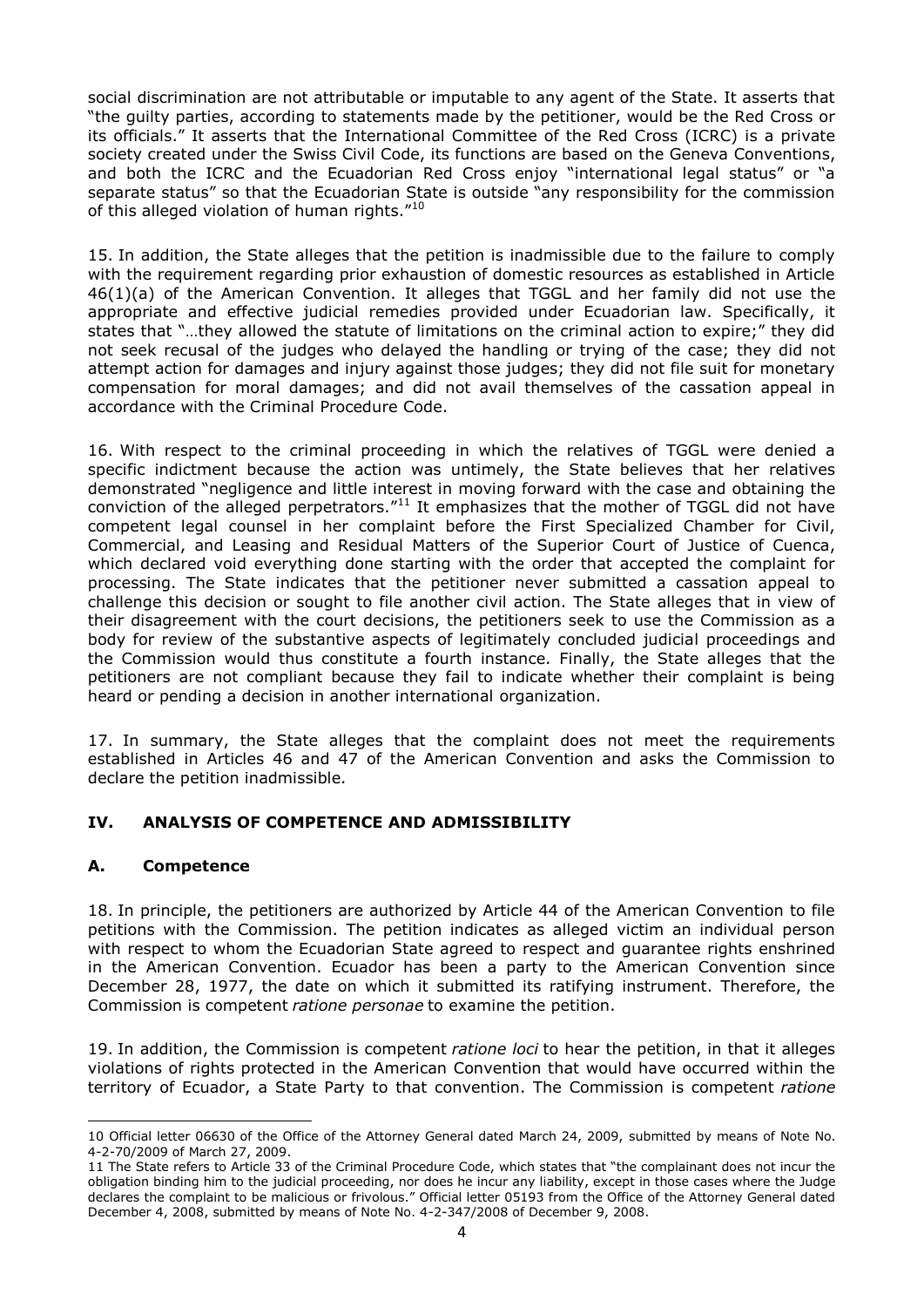*temporis* in that the obligation to respect and guarantee the rights protected in the American Convention was already in effect for the State on the date when the events alleged in the petition would have occurred. Finally, the Commission is competent *ratione materiae*, because the petition denounces possible violations of human rights protected in the American Convention.

## **B. Admissibility Requirements**

## **1. Exhaustion of Domestic Remedies**

20. Article 46(1)(a) of the American Convention requires prior exhaustion of the remedies available in the domestic jurisdiction in accordance with generally recognized principles of international law, as a requirement for the admission of complaints regarding the alleged violation of the American Convention.

21. As established by the Inter-American Court, whenever a State claims that a petitioner has not exhausted the relevant domestic remedies, it is required to demonstrate that the remedies that have not been exhausted are "adequate" for remedying the alleged violation and that the function of those remedies within the domestic legal system is suitable to address the infringement of a legal right. $^{12}$ 

22. In the instant case, the case file indicates that TGGL's family took steps for the determination of responsibility of the President and the Blood Bank Director of the Azuay Red Cross by the courts. Specifically on September 29, 1998 a complaint was filed before the Fourth Criminal Court of Azuay, which ordered the opening of proceedings on October 19, 1998. On September 23, 2001, the District Prosecutor of Azuay issued an indictment and ordered the preventive detention of Mariana de Jesús Ramírez Ramírez, an official of the Red Cross of Azuay, as alleged perpetrator. On October 29, 2001, the Fourth Criminal Court of Azuay issued a summons for trial. Given that the accused was a fugitive, the proceeding against her was suspended pending her appearance or capture.

23. The State has not provided information regarding actions taken by the judicial authorities to locate the accused and regain jurisdiction over her.<sup>13</sup> Finally, on February 28, 2005, given that the five-year period established by law had expired<sup>14</sup>, the Second Chamber for Criminal, Collusion, and Traffic Matters of the Superior Court of Justice of Azuay declared that the action had lapsed. Also, on March 5, 2002 the family of TGGL filed a civil suit for damages and injury against the President and Director of the blood bank of the Red Cross of the Province of Azuay. On May 18, 2006 the First Civil and Commercial Chamber of the Superior Court of Justice of Cuenca declared on appeal that the civil suit was void, due to the lapse of the criminal action.

24. In brief, the petitioners allege that the majority of the officials initially investigated were acquitted and the only accused fled. The trial was thus suspended pending her appearance or capture and subsequently the statute of limitation expired due to the passage of time. They consider that their expectation of obtaining a decision and the resulting compensation for damages and injury was thwarted by the lapse of the action and that they have exhausted the

-

<sup>12</sup> See also Article 31(3) of the IAHRC's Rules of Procedure and I/A Court H.R., Velásquez Rodríguez. Judgment of July 29, 1988. Series C No. 4, para. 64

<sup>13</sup> See IACHR. Report No. 69/02, Petition 419/01, Laura Albán Cornejo, paragraph 38.

<sup>14</sup> Article 101 of the Penal Code of the Republic of Ecuador establishes that: "All criminal actions lapse over time and under the conditions indicated by the Law. In the exercise of the right established by prescription, the following rules shall be followed: Both in the case of crimes affecting public order to be prosecuted by government and crimes to be prosecuted by private action, a determination shall be made, above all, the crime having been committed, as to whether or not a trial has been initiated. [] in other crimes punishable by prison, when government prosecutes, if there is no trial, the action to prosecute them shall lapse in ten years; in the case of crimes punishable by long-term imprisonment, the action to prosecute them shall lapse in fifteen years. In the case of crimes punishable by prison, the action to prosecute them shall lapse in five years. The time shall be calculated as from the date when the offense was committed. In the same crimes where government prosecutes, if a trial has begun before those time periods expire, the action to continue the case shall lapse according to the same time periods, calculated as from the date of the opening of the proceeding."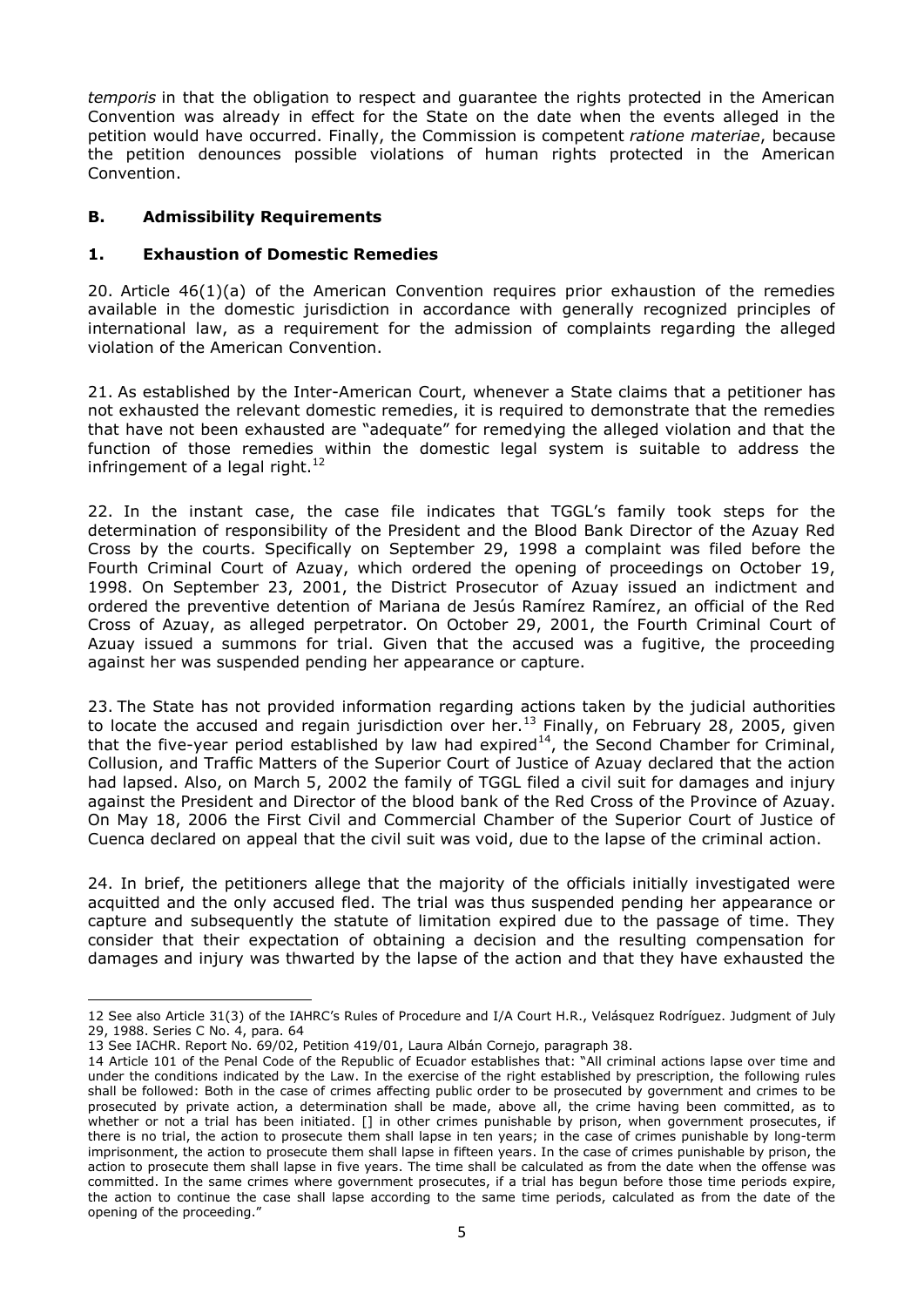judicial remedies available to them, without a determination of responsibility of the Red Cross of Azuay's officials.

25. For its part, the State alleges that the claim is inadmissible because it does not satisfy the requirement provided in Article 46(1) of the American Convention. It considers that, during the criminal proceeding, the petitioners did not seek to file actions such as recusal, damages and injury actions against magistrates who delay the proceedings, and cassation. It also alleges that the petitioners should have exhausted the monetary compensation action for moral damages provided for in the Civil Code.

26. Regarding the remedies of recusal<sup>15</sup> and cassation<sup>16</sup> to which the State refers in its allegations, the Commission notes that based on their characteristics they are not adequate for remedying the situation complained of by the petitioners in terms of determining criminal liability for the actions surrounding the infection of the female child TGGL with the HIV/AIDS virus. These remedies also do not serve the purpose to determine compensation intended to repair the damage sustained and ensure access to medical treatment by the alleged victim. This is also applicable to a possible action for damages and injury against the magistrates<sup>17</sup> involved in the proceeding that was terminated based upon statute of limitations rules.

27. The compensatory action for moral damage provided for in the Civil Code<sup>18</sup> is aimed at obtaining compensation for moral damage caused by an individual and not by an action attributable to the State. If filed against an institution providing a public service, such as the Ecuadorian Red Cross, to obtain reparations for the damage caused by infection with the HIV/AIDS virus, this remedy would be futile. Therefore, it cannot be required for purposes of determining the admissibility of the complaint.

28. The Commission notes that the conduct connected with the object of the claim was typified by the Criminal Code then in force as a crime and therefore to be investigated *ex officio* by the

<sup>-</sup>15 The recusal proceeding is provided in the Code of Civil Procedure. "A judge, whether in a tribunal or court, may be recused by either of the parties and must refrain from hearing the case for any of the following reasons: 10. Not handling the proceeding within three times the time period indicated." In addition, the State indicates that recusal is provided under Article 265 of the Criminal Procedure Code. Official letter 05193 of the Office of the Attorney General dated December 4, 2008, submitted by means of Note No. 4-2-347/2008 of December 9, 2008.

<sup>16</sup> The State indicates that Article 349 of the Criminal Procedure Code establishes that the cassation appeal "[] shall be admissible before the Supreme Court of Justice when the decision has violated the law, either by expressly contradicting the language of the law, or by applying the law falsely, or finally by interpreting it incorrectly." In addition, the State indicates that Article 350 provides the deadline for submitting the cassation appeal. Official letter 05193 from the Office of the Attorney General dated December 4, 2008, submitted by means of Note No. 4-2- 347/2008 of December 9, 2008.

<sup>17</sup> The State indicates that said remedy is provided in the Code of Civil Procedure: "Action for damages and injury is admissible against the Judge or Magistrate who in the performance of his duties causes economic damage to the parties or interested third parties, due to delay or denial of justice for breaking express laws, for usurpation of functions, for granting denied appeals, or for rejecting remedies granted by the law, expressly or by altering the decision when finalizing it. This action is also admissible against clerks and other employees of the Court, who through their action or omission have caused economic damage, through bad faith or negligence []." Official letter 05193 from the Office of the Attorney General dated December 4, 2008, submitted by means of Note No. 4-2-347/2008 of December 9, 2008.

<sup>18</sup> The State indicates that the Civil Code states that "[i]n any case not provided for in the preceding provisions, a person who has suffered merely moral damages may also sue for monetary compensation, by way of reparations, when such compensation is justified by the particular gravity of the harm suffered and the offense. Setting aside the penalty imposed in cases of intentional or unintentional tort, this reparation is especially incumbent upon those who in cases other than those indicated in the preceding article damage another's reputation through any type of defamation; or those who cause injuries, commit rape, statutory rape, or assaults against modesty, provoke illegal or arbitrary detentions or arrests, or unjustified prosecutions, and generally, physical or psychic suffering such as anguish, anxiety, humiliation and similar offenses. Reparations for moral damages may be demanded if such damages are the proximate result of the unlawful action or omission of the respondent, leaving to the judge's discretion the determination as to the value of the compensation in view of the circumstances, as provided in the first paragraph of this article." The Code states that "action for moral damage is the exclusive prerogative of the victim or the victim's legal representative. But in the case where the victim is physically unable to exercise this prerogative, this may be done by the victim's legal representative, spouse, or relatives up to the second degree by blood. If the unlawful act caused the death of the victim, the action may be filed by the victim's heirs, in accordance with the provisions of this Code []." Official letter 05193 from the Office of the Attorney General dated December 4, 2008, submitted by means of Note No. 4-2-347/2008 of December 9, 2008.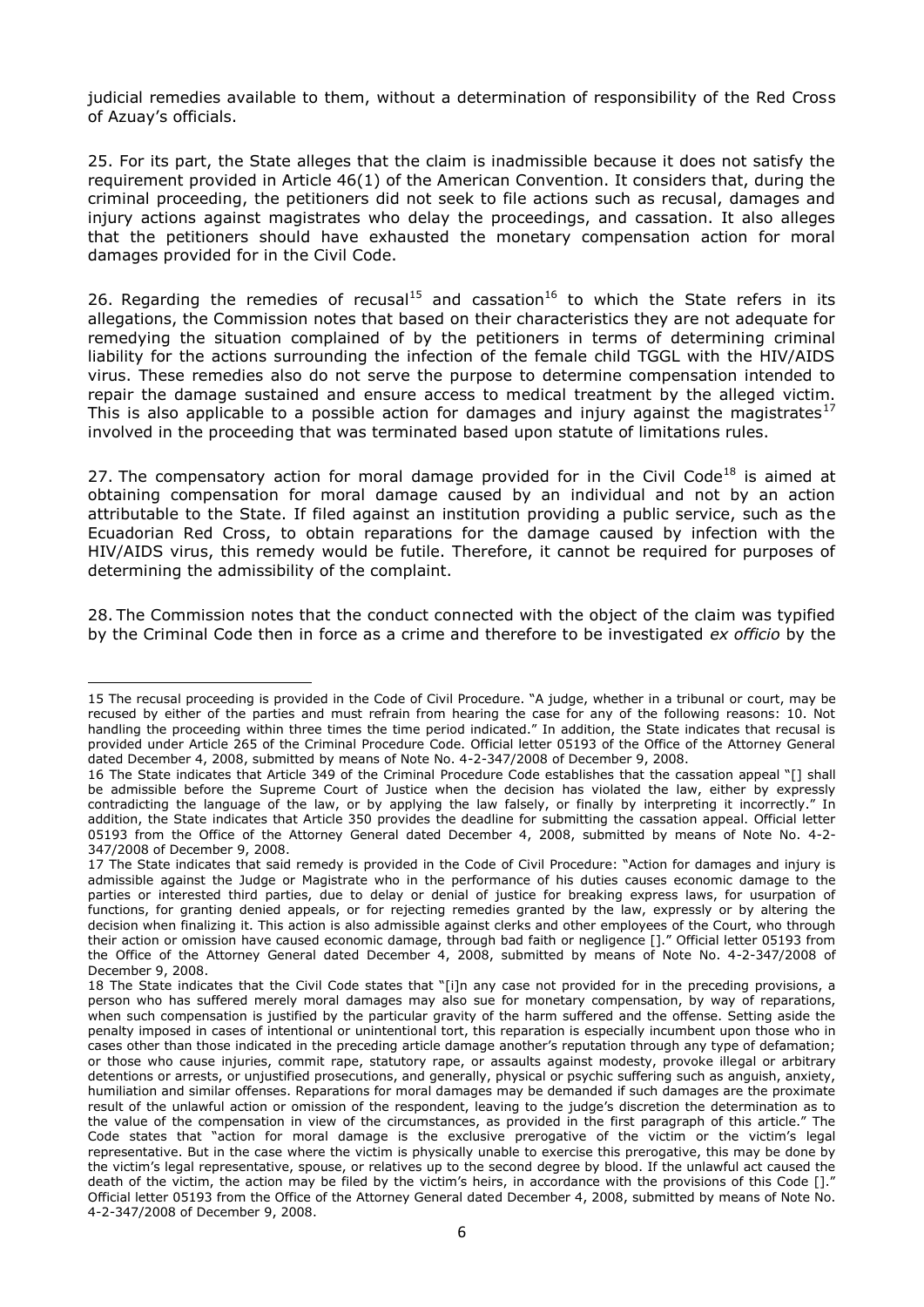authorities.<sup>19</sup> Therefore, the criminal proceeding constituted the adequate remedy to clarify the facts. The Commission also understands that in the context of Ecuadorian domestic law such proceedings were a requirement to pursue civil remedies as confirmed by the judgment rendered on May 18, 2006. In light of the above, the Commission considers that the petitioner's claim satisfies the requirement set by Article 46(1)(a) of the American Convention.

## **2. Deadline for Submitting the Petition**

29. Article 46(1)(b) of the American Convention establishes that in order for a petition to be admissible by the Commission, it will have to be submitted within a period of six months of the date when the alleged injured party was notified of a final decision. In the instant case, the petition was received on June 26, 2006 and the last decision adopted in the domestic jurisdiction was notified on May 18, 2006. Therefore, the Commission finds the admissibility requirement regarding the deadline for submission must be considered to have been met.

## **3. Duplication and** *res iudicata*

30. The file does not indicate that the subject of the petition is pending another international proceeding or that it reproduces a petition already examined by this or any other international organization. Therefore, it is appropriate to consider the requirements established in Articles  $46(1)(c)$  and  $47(d)$  of the Convention to have been met.

# **4. Characterization of the Alleged Facts**

31. The State has rejected the attribution of responsibility for the events that surrounded the infection of the female child TGGL with the HIV/AIDS virus and its connection with the use of the blood banks of the Ecuadorian Red Cross. It claims not have any responsibility for the actions of that institution.

32. The Commission notes that TGGL was allegedly infected with the HIV/AIDS virus through blood supplied by the Red Cross of Cuenca in the Province of Azuay. The legislation then in force provided that the Ecuadorian Red Cross was exclusively responsible for the supply and use of blood and blood derivatives, and the regulatory control and coordination of the blood banks and deposits of the Ministry of Health and other State institutions.<sup>20</sup> The responsibility of organizing the supply of blood in the country<sup>21</sup>, and testing each and every one of the units collected for the blood banks to the effect of "tracking irregular components"<sup>22</sup>, was delegated on the National Red Cross by the State. Also, the Supreme Court of Ecuador has established that the Ecuadorian Red Cross provides a service of a public nature and that its attestations are equally valid to those of official institutions.<sup>23</sup> Based on the delegated and direct powers of the State organs with respect to supervision and oversight of the provision of a service by the

21 See Ecuadorian Red Cross, <http://www.cruzroja.org.ec/programas/salud/redbansan.htm>

<sup>-</sup>19 Article 436 of the Penal Code establishes: "Physicians, pharmacists, or anyone else who, through a lack of precaution or care, prescribes, dispenses, or administers medications that seriously compromise health shall be punished with a prison term of six months to one year; if they have caused an illness that seems to be or is incurable, the term shall be one to three years; and if they have caused death, the term shall be three to five years." Articles 14, 21, 23, and 428 of the Criminal Procedure Code in effect at the time of the events established: Article 14: "criminal action is public in nature. In general, it shall be conducted ex officio, and individual accusations may be admitted, but in the cases indicated in Art. 428 of this Code criminal action shall be carried out through individual accusation only" Article 21: "the Public Prosecutor's Office shall encourage the respective judges to initiate criminal proceedings for the commission of crimes, basing that encouragement on information received." Article 23: "the intervention of the Public Prosecutor's Office shall be necessary in all criminal proceedings that, based on the commission of a crime, are initiated in the respective tribunals and courts, even when an individual accuser is acting in said proceedings, provided that such crime must be prosecuted ex officio."

<sup>20</sup> Law No. 54 of October 31, 1986, published on November 7, 1986. Article 1 of Law 54 was replaced through a reform introduced by the Organic Health Law (Law No. 2006-67), which provides that: "monitoring the control, supply, and use of blood and its derivatives in Ecuador shall be the responsibility of the national health service []".

<sup>22</sup> Agreement No. 4.148, Manual of Rules for Blood Banks, Storage Facilities, and Transfusion Services, August 7, 1998. See also Ecuadorian Red Cross, [http://www.cruzroja.org.ec/programas/salud/normativo\\_habilitacion.pdf](http://www.cruzroja.org.ec/programas/salud/normativo_habilitacion.pdf)

<sup>23</sup> First Chamber for Civil and Commercial Matters, Ordinary Judgment 192-2001, Judgment 367-2001, Official Registry 490, January 9, 2002.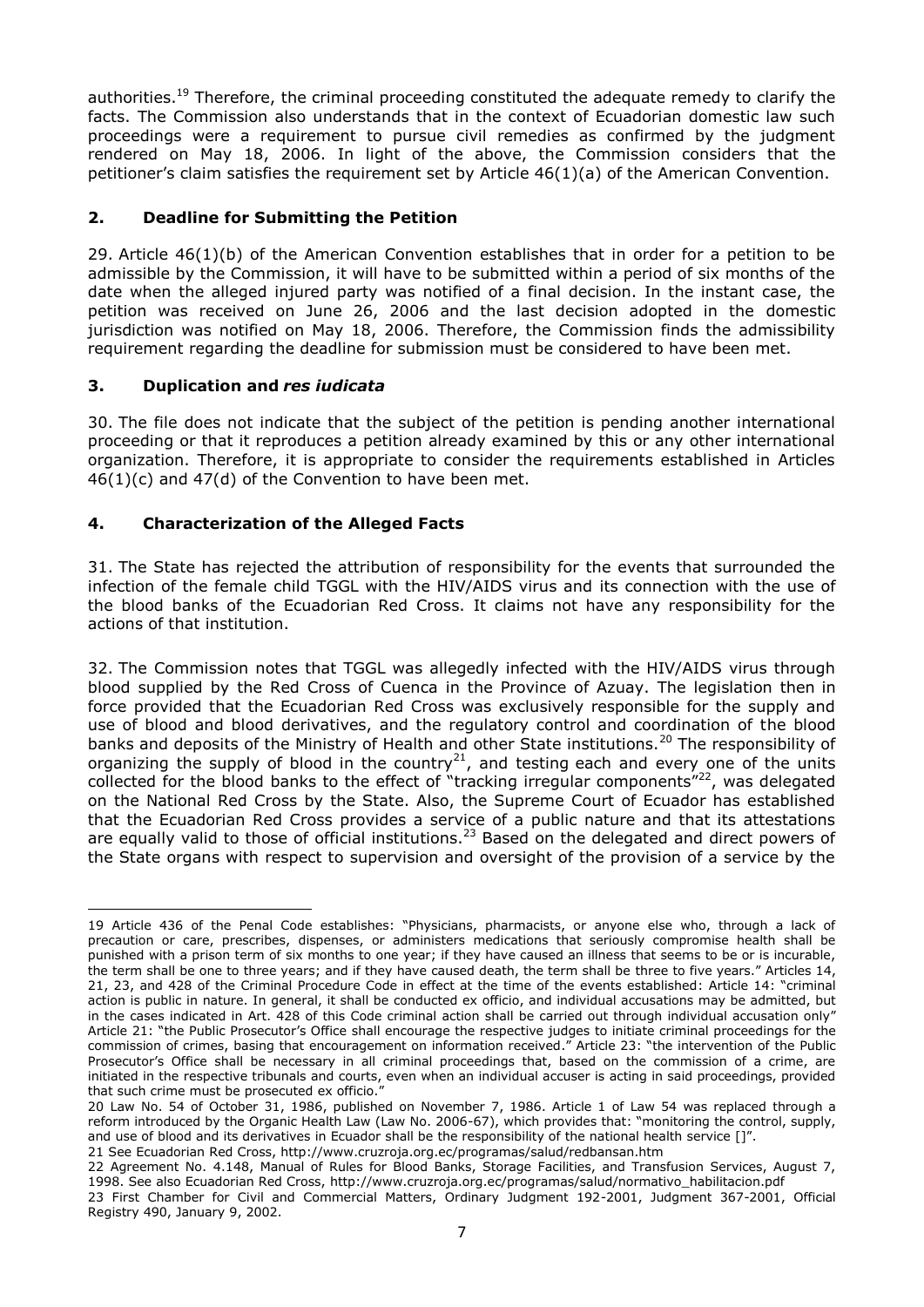Ecuadorian Red Cross, $24$  and their connection with the claim of the instant case, the Commission finds that it is competent to examine the possible responsibility of the State in the merits phase.

33. With regard to the claims of the petitioners, the Commission finds that the alleged facts could characterize possible violations of the right to life, protected in Article  $4(1)^{25}$  in connection with Article 1(1) of the American Convention. In addition, the Commission, applying the principle of *iura novit curia,* finds that the allegations of fact submitted by the petitioners may constitute a violation of the duty of the State to protect personal integrity in accordance with Article 5(1) of the American Convention and its duty to ensure due protection of the courts in accordance with Articles  $8(1)$  and  $25(1)$  as they relate to Article  $1(1)$  of the Convention.

34. In addition, the IACHR will consider the possible responsibility of the State in connection with the duty to protect the rights of the female child TGGL under Article 19 of the American Convention *vis-a-vis* Article 1(1) of the Convention and the restrictions regarding interpretation established in the American Convention,  $26$  as well as the criteria established by the Inter-American Court of Human Rights with respect to the tendency to integrate the regional and universal systems,<sup>27</sup> and with respect to the notion of *corpus juris* in the area of children.<sup>28</sup>

35. In that the lack of foundation and inadmissibility of these aspects of the complaint are not evident, the Commission finds that the requirements established in Article 47(b) and (c) of the American Convention have been met.

## **V. CONCLUSIONS**

-

36. The Commission concludes that it is competent to examine the complaints submitted by the petitioner regarding the alleged violation of Articles  $4(1)$ ,  $5(1)$ ,  $8(1)$ ,  $19$ , and  $25(1)$ consistent with Article 1(1) of the American Convention and that the complaints are admissible in accordance with the requirements established in Articles 46 and 47 of the American Convention.

37. Based on the factual and legal arguments presented above and without thereby prejudging the merits of the case,

#### **THE INTER-AMERICAN COMMISSION ON HUMAN RIGHTS, DECIDES:**

1. To declare the instant case admissible with respect to Articles 4(1), 5(1), 8(1), 19, and 25(1) of the American Convention as they relate to Article 1(1) thereof.

<sup>24</sup> The Inter-American Court has stated that "when related to the essential jurisdiction of the supervision and regulations of rendering the services of public interest, such as health, by private or public entities, the state responsibility is generated by the omission of the duty to supervise the rendering of the public service to protect the mentioned right." I/A Court H.R., Albán Cornejo et al. Case.Judgment of November 22, 2007. Series C, No. 171, para. 119.

<sup>25</sup> See I/A Court H.R., Case of the Yakye Axa Indigenous Community. Judgment of June 17, 2005, Series C, No. 125, para. 162 and I/A Court H.R., Case of the Sawhoyamaxa Indigenous Community. Judgment of March 29, 2006, Series C, No. 146, para. 153.

<sup>26</sup> American Convention, Article 29 Restrictions Regarding Interpretation. No provision of this Convention shall be interpreted as: [] b) restricting the enjoyment or exercise of any right or freedom recognized by virtue of the laws of any State Party or by virtue of another convention to which one of the said States is a party; [].

<sup>27</sup> I/A Court H.R., Advisory Opinion OC 1/82 of September 24, 1982 on "Other Treaties" Subject to the Consultative Jurisdiction of the Court (Art. 64 of the American Convention on Human Rights) para. 41. The Commission notes that the Ecuadorian State ratified the United Nations Convention on the Rights of the Child on March 23, 1990.

<sup>28</sup> I/A Court H.R., The "Street Children" Case (Villagrán Morales et al.) Judgment of November 19, 1999, Series C, No 63, para. 194. Juvenile Reeducation Institute Case. Judgment of September 2, 2004, para. 148, Case of the Gómez Paquiyauri Brothers. Judgment of July 8, 2004, para. 166. I/A Court H.R., Juridical Status and Rights of the Child, Advisory Opinion OC-17/02 of August 28, 2002, Series A, No. 17, paras. 24, 37, 53.